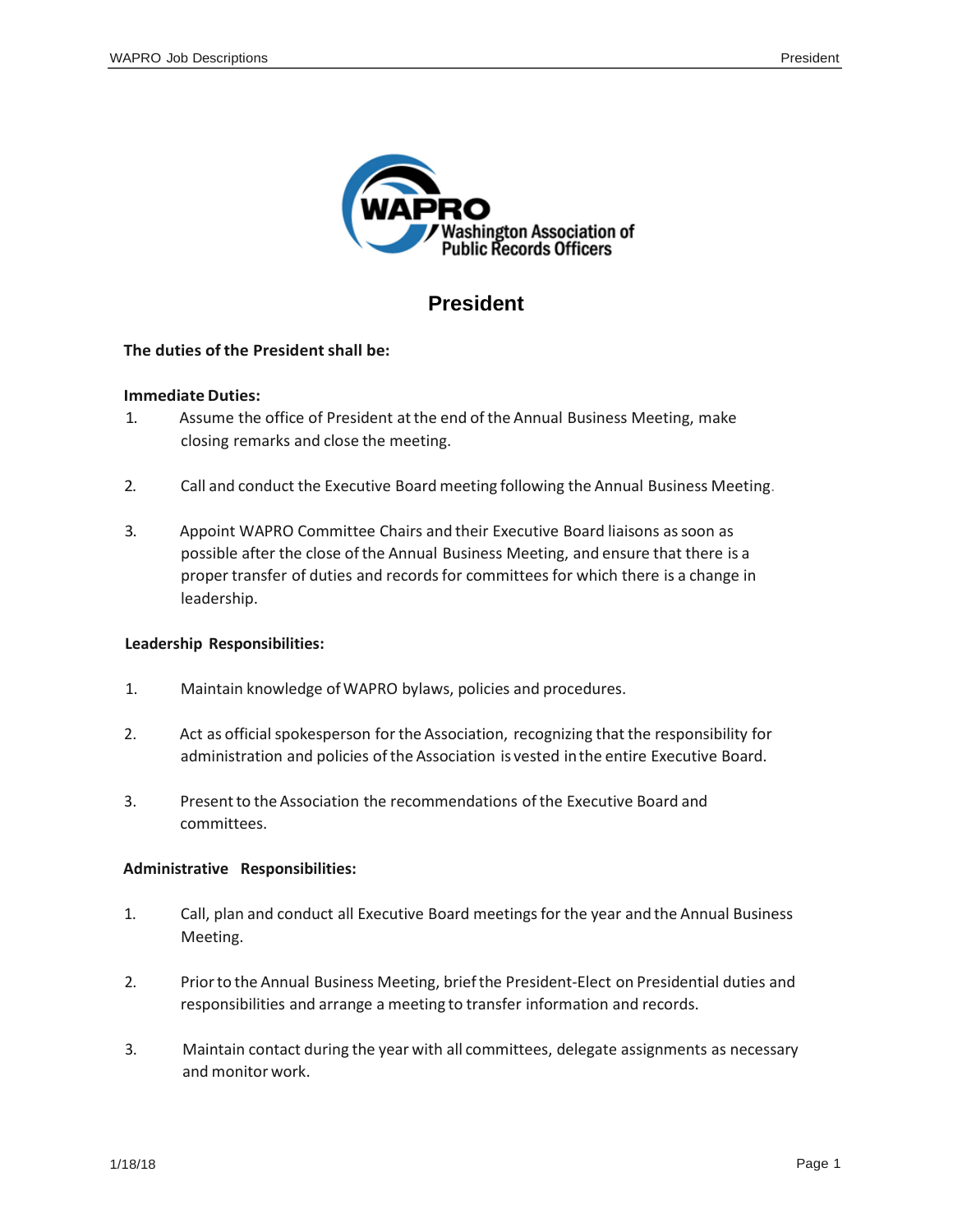- 4. Submit a President's message for WAPRO newsletters (also to be put on the website).
- 5. Appoint persons as necessary to represent WAPRO on special committees. (The President has sole discretion in such appointments.)

### **Responsibilities atthe Annual Business Meeting, Annual Conference, and Training Session(s):**

The President will work closely with the Training Development Committee to prepare for the Annual Business Meeting and Conference. The President will perform the following specific duties at the Annual Business Meeting and Conference:

- 1. Provide opening remarks, introducing the Executive Board, guests, past presidents, etc. and present a general welcome message to all of those present.
- 2. Preside over the Annual Business meeting.
- 3. Oversee the installation of newly elected Executive Board members. Present Certificates of Appreciation to outgoing Officers, Directors, andWAPRO Committee Chairs and acknowledge their work and those ofthe members ofWAPRO Committees. Passthe metaphorical President's gavel to the President-Elect.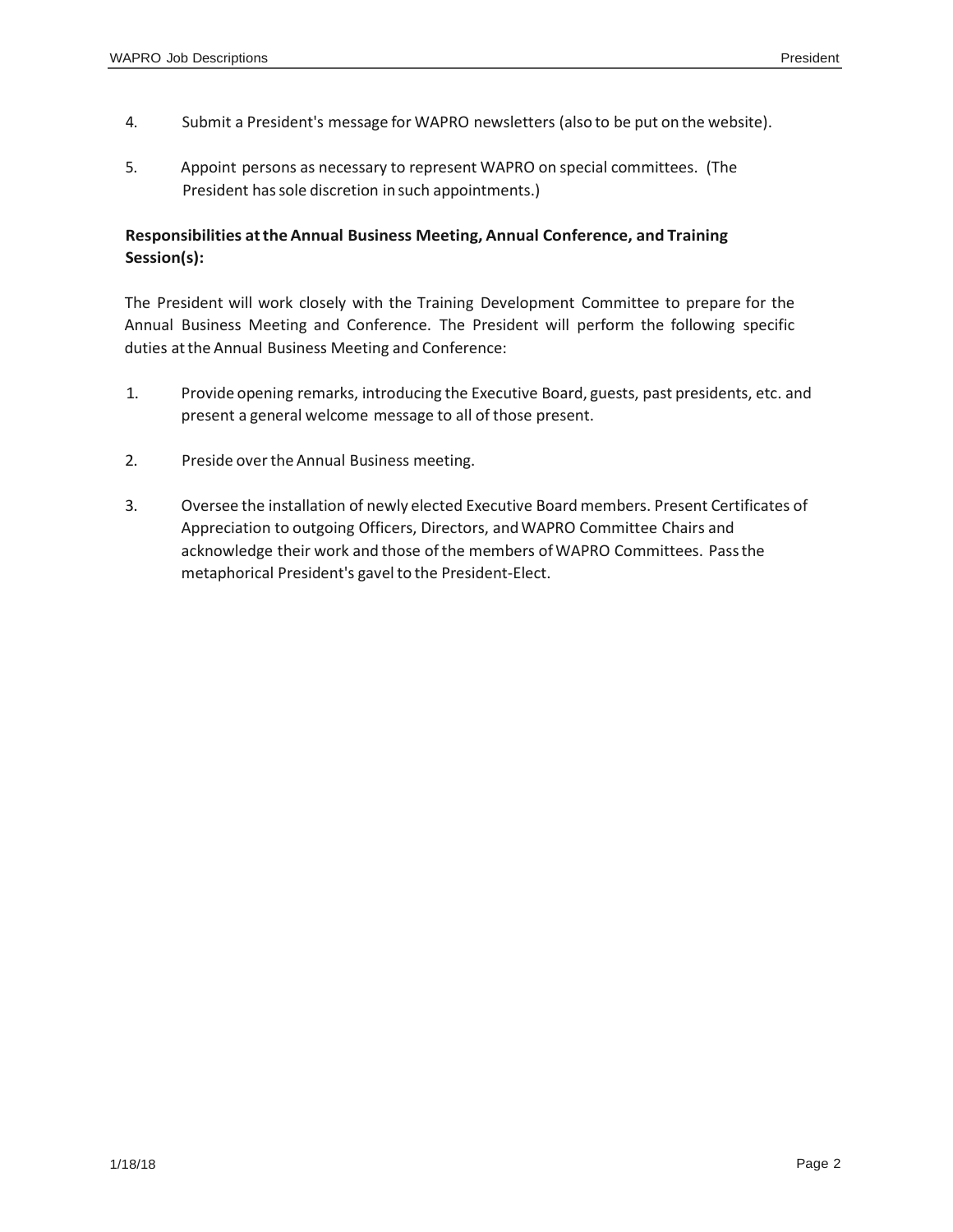

## **President-Elect**

#### **The duties of the President-Elect shall be:**

- 1. Perform the duties of the President in his/her absence. The President-Elect proceeds to the office of President automatically without vote on the expiration of the term of the current President.
- 2. Attend scheduled meetings of the Executive Board, as well as any special meetings called by the President.
- 3. Prior to the Annual Conference, lead the preparation of a proposed budget for the upcoming year, incorporating any recommendations made during the prior year's financial review process. The proposed budget is presented to the Executive board for review and input prior to the Annual Business Meeting. It is then presented to the general membership for a vote at the Annual Business Meeting.
- 4. Once board vacancies are filled, appoint Committee Chairs for the next year. Coordinate the orientation of incoming and outgoing Committee Chairs to facilitate the transfer of records and information.
- 5. Assume the office of the President and proceed with the closing of the Annual Conference, including a President's message to the membership for the upcoming year.
- 6. Purchase an appropriate gift to commemorate the outgoing President's year of service which will be presented on behalf of the membership at the Annual Business Meeting or Annual Conference. .
- 7. Maintain knowledge of WAPRO bylaws, policies, and procedures.
- 8. Perform such other duties and responsibilities as the President or Executive Board may prescribe.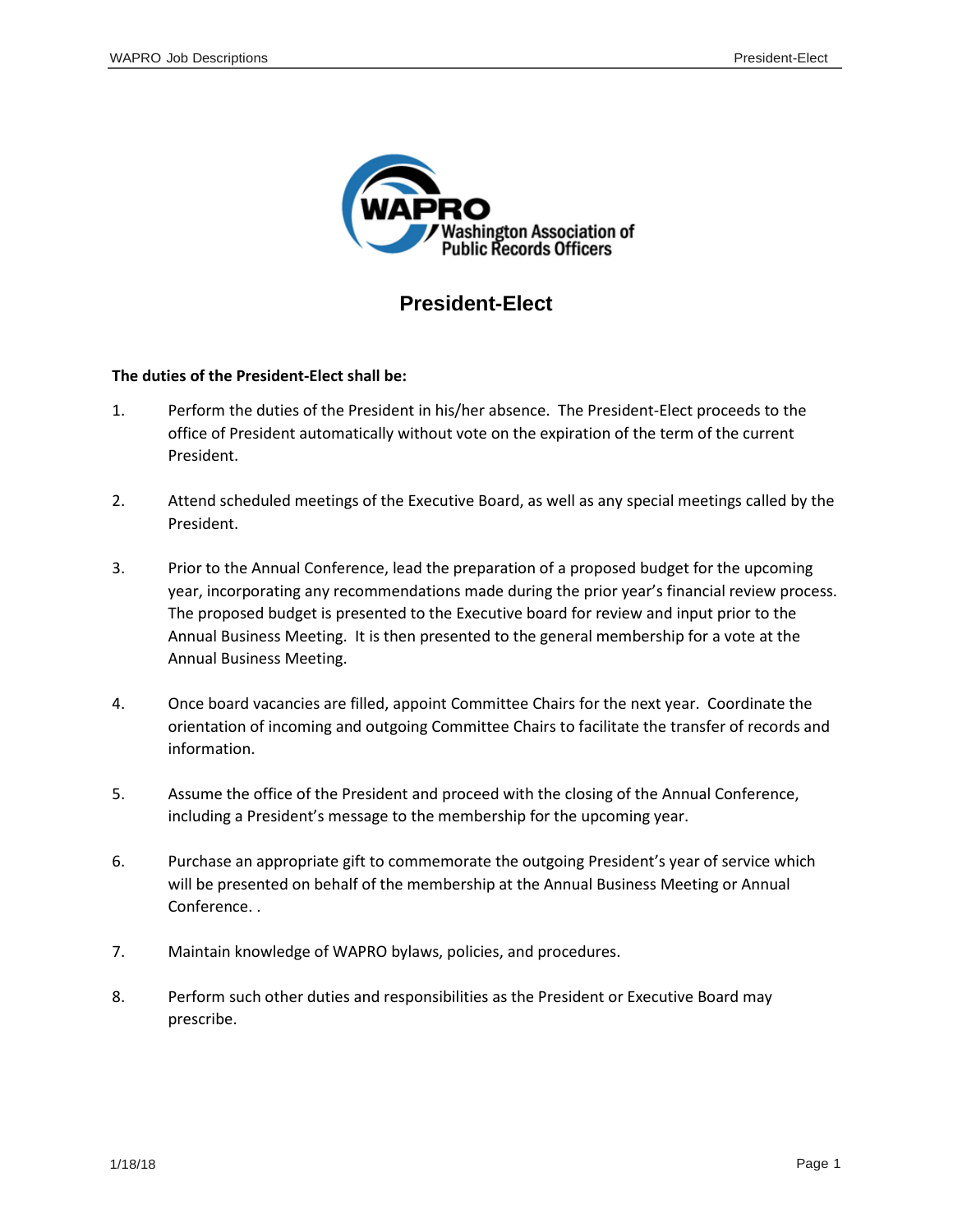

# **Vice President**

### **The duties of the Vice President shall be:**

- 1. Fill in for the President or President-Elect as needed.
- 2. Attend the scheduled meetings of the Executive Board, as well as any special meetings called by the President.
- 3. Serve on the Executive Committee.
- 4. May fill in as a Board Liaison to a standing committee if there is a vacancy.
- 5. Update the Executive Board and committee job descriptions and the WAPRO policies as needed per the direction of the Executive Board.
- 6. Acquire and maintain knowledge of WAPRO by-laws, policies and procedures.
- 7. Be actively involved in the recruitment of new members, retention of current members, and act as an ambassador of WAPRO in representing the collective purposes and goals of the Association to individuals and groups.
- 8. Perform such other duties and responsibilities as the President or Executive Board may assign.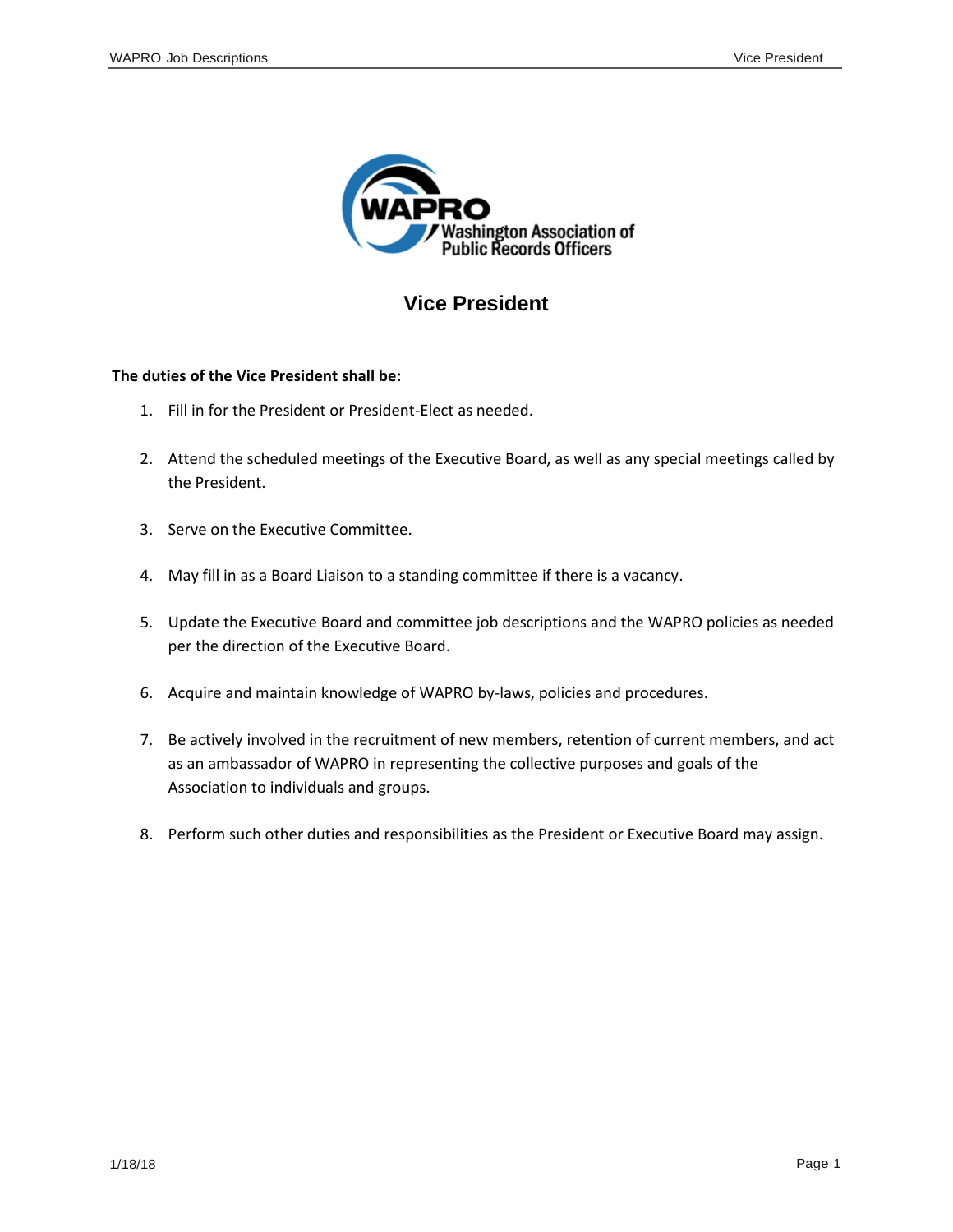

### **Treasurer**

#### **The duties of the Treasurer shall be:**

- 1. Attend the scheduled meetings of the Executive Board, as well as any Special Meetings called by the President.
- 2. Work with SBI to provide monthly benefits to actuals reports to the WAPRO Board of Directors.
- 3. Serves as a liaison between the WAPRO Board of Directors and SBI on financial matters, including requesting as-needed financial analysis and reports (such as net proceeds from a training, revenues associated exclusively with certification or membership, etc.)
- 4. Work with SBI to maintain the awareness needed to provide regular reporting of financial issues at WAPRO board meetings in order to ensure that the Board maintains awareness about the financial health and challenges of the organization.
- 5. An annual financial review is required in accordance with WAPRO's bylaws. The Treasurer should be present for any such review that is conducted in person. For paper-only reviews, the Treasurer should review the resulting review summary.
- 6. Work with SBI to produce a financial report for the Annual Business Meeting.
- 7. Provide successor Treasurer with an overview of the role and any resources relied upon, including schedules, instructions, report forms, and SBI contacts.
- 8. Ensure that any records generated as business records associated with the Treasurer role are maintained and provided to SBI for proper retention.
- 9. Perform such other duties and responsibilities as the President or Executive Board may prescribe.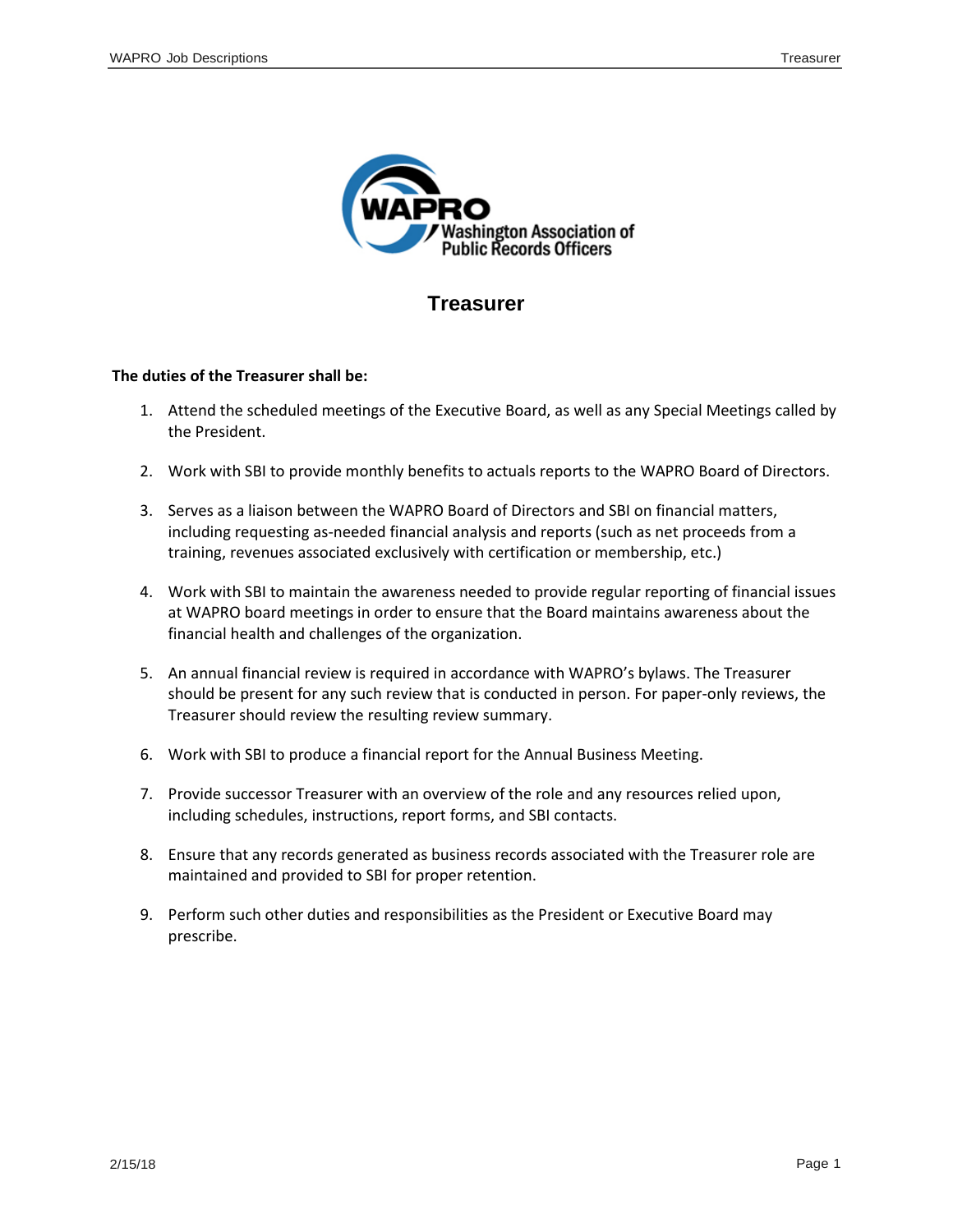

### **Secretary**

### **The duties of the Secretary shall be:**

- 1. Attend the scheduled meetings of the Executive Board, including any Special Meetings called by the President.
- 2. Keep an accurate record of the minutes of the WAPRO Annual Business and Executive Board meetings and email the minutes to the Executive Board within 10 working days after each meeting. Upon approval of the minutes, submit them to SBI for posting to the web.
- 3. Provide copies of the prior year's annual business meeting minutes to the President for inclusion in the annual business meeting packet.
- 4. Make arrangements for the meetings of the Executive Board (e.g.; location, meeting room, and meals – as directed). Provide notice to the Executive Board at least seven (7) days prior to their next scheduled meeting.
- 5. Keep WAPRO bylaws current. Make available to all members upon request and ensure the current version is provided to SBI for posting to the WAPRO website.
- 6. Ensure official WAPRO records (including meeting minutes, agenda packets, WAPRO policies, Executive Board job descriptions and committee job descriptions) are provided to SBI as the official custodian of WAPRO records.
- 7. Advise the Chief Executive Official/Officers and Supervisors by letter of the election of their employee as a WAPRO Executive Board member as soon as possible after taking office; may also prepare press releases if desired.
- 8. Notify committee chairs when their quarterly committee reports are due for inclusion in the packets for the Executive Board meetings.
- 9. Perform such other duties and responsibilities as the President or Executive Board may prescribe.